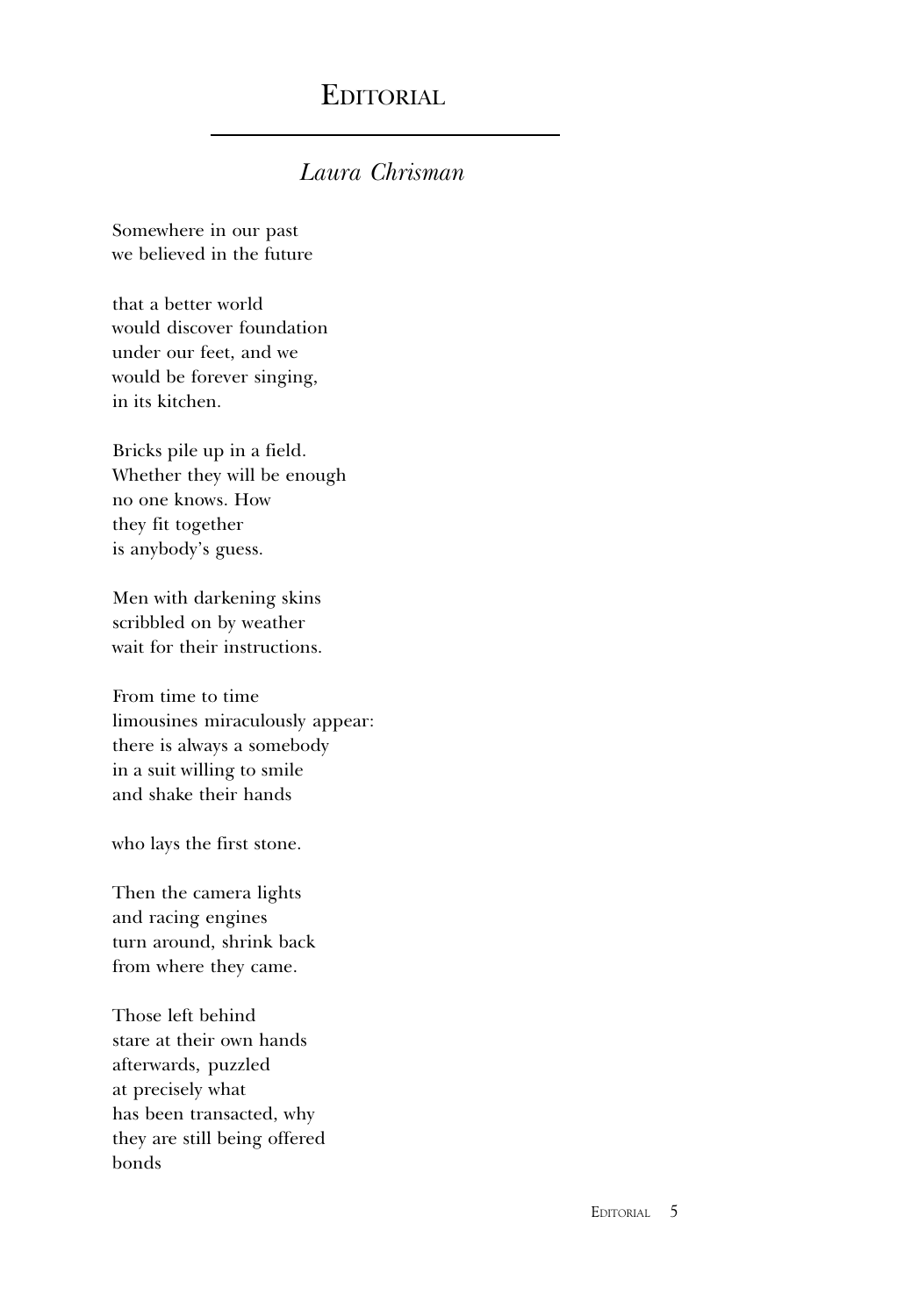squint between gnarled fingers pace out the hopeful distances: - there will be a flower bowl. - my bed is going here.

As for now the door knobs have no doors.

Their windows peer out at no sky.

Kelwyn Sole, 'Housing Targets'.<sup>1</sup>

The children of empire are swollen butterflies Locked in this electric hive of steel and ice; Clogged, clotted and black, in late August Their nude arms and legs are their weapons, Flashed like Nubian armor against white arrogance. Under the cocaine glaze of her pimp she shrills, Hey mister, wanna go out, hey mister, Wanna go out," this bright-eyed throaty girl Whose hot sunflower head, beautiful as Georgia, Is tricked into a wild parody of whoring. Fuelled on the blood of the weak, Wanton as Babylon, perverse as Rome, The doom of Manhattan crumbles like shit Into the twin rivers that lave its flanks.

Robert Chrisman, 'Children of Empire'.<sup>2</sup>

There are good reasons to open this special issue with poetry. The poems one about the contemporary United States, one about the new South Africa - neatly capture several concerns of the special issue as a whole. Kelwyn Sole's 'Housing Targets' highlights the confusion of decolonising nations in transition to a future more neo-colonial than post-colonial. In this issue Salah Hassan and Sole explore, respectively, the recent decolonisation of Palestine and South Africa. Elliott Colla explores the problematic relationship between subaltern populations and the nationalist elites that represent them in Egypt. Robert Chrisman's poem 'Children of Empire' portrays an imperial USA whose home black population, subjugated and

1. Kelwyn Sole, 'Housing Targets', Love That Is Night, Durban, Gecko Poetry, 1998, pp44- 45. Reprinted by kind permission of Robert Berold.

2. Robert Chrisman, 'Children of Empire', Children of Empire, Sausalito, Black Scholar Press, 1981, p51. Reprinted by kind permission of Robert Chrisman.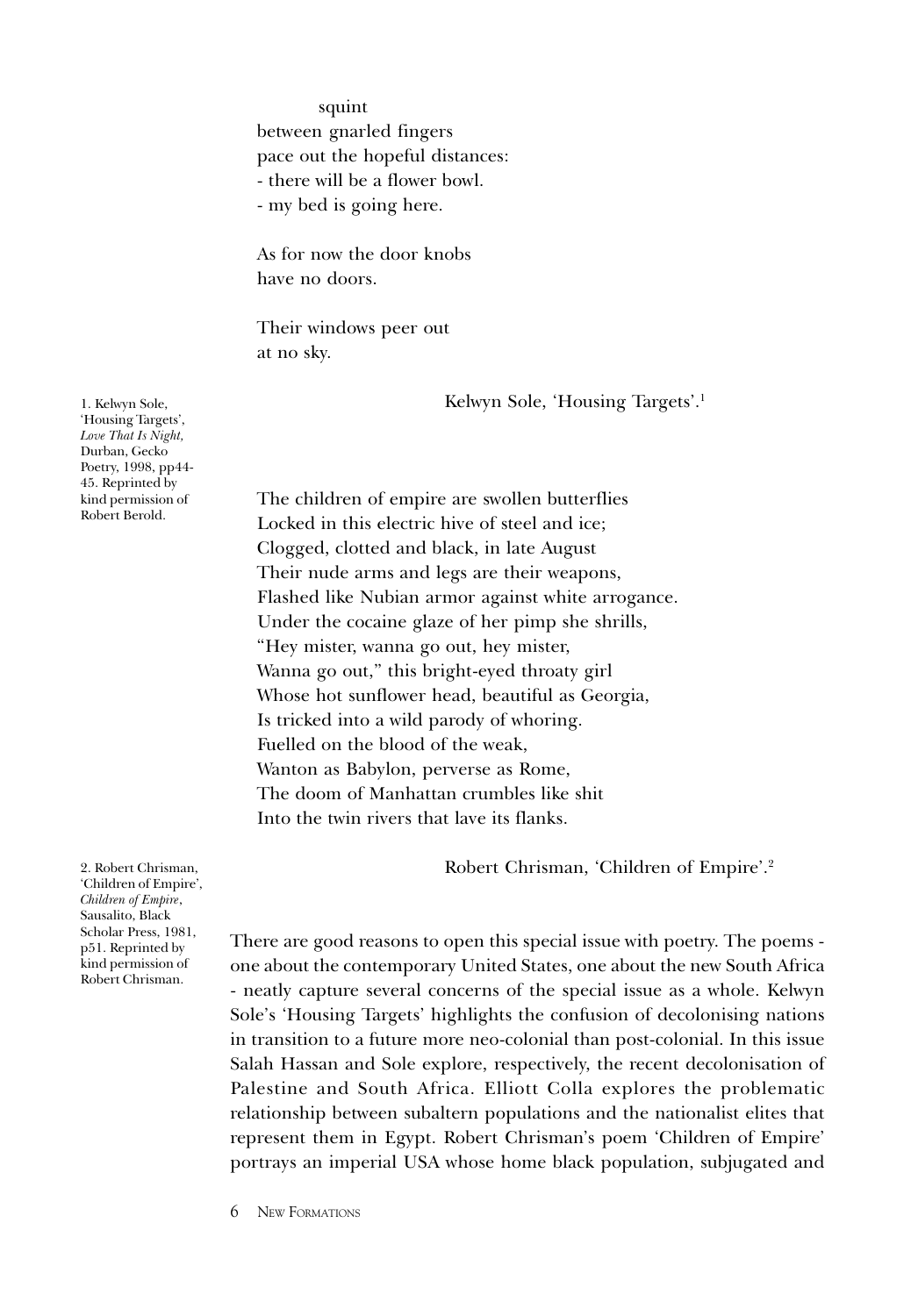resistant, exposes both its power and vulnerability. The Rendez-Vous of Conquest' explores both white hegemonic and black counterhegemonic practices.3 White racism, British and US, is tackled in the contributions by Ben Carrington and Wendy Chun. While Chrisman's poem focuses on the national arena, James Campbell and Peniel Joseph explore the transnational dynamics of black liberation struggles, and Madhu Dubey examines the micro-politics of contemporary black American intellectuals.

'The rendez-vous of conquest' brings post-colonial and nationalist studies into dialogue with black diaspora and empire studies. Recent antiglobalisation and reparations movements are creating transnational alliances based on an understanding of the global interpenetration of capitalism, colonialism and racism. This special issue attempts to bring academic practice more in line with these current social movements, refusing to respect the disciplinary boundaries practised and preached by departments of history, sociology, politics, comparative literature and English; refusing also the US exceptionalism that all too frequently isolates analysis of the US from analysis of the rest of the world. It is not only political activists that conventional academics may have been lagging behind; it is also cultural producers. As Sole points out in his article, South African poets are tackling socio-economic injustice in ways that few of that countrys academics are. Ironically, perhaps, the culturalism that many of its academics take refuge in is being resisted by cultural practitioners themselves. This, then, is another reason for beginning with poetry.

This collection calls for more complex views of anti-colonial nationalism and national identity than are found in the romanticised approach of Benedict Anderson's 'Imagined Communities' or the equally popular, blanket anti-nationalism of mainstream post-colonial and diaspora cultural studies. Colla, for example, draws our attention to the operations of the state and material objects in producing national culture, qualifying and complicating Anderson's focus on print culture as nationalism's conduit. Joseph and Campbell suggest the historically variable relations between black nationalism and internationalism, revealing how these emancipatory political projects can work in complex symbiosis. They thus provide alternative models to Paul Gilroy's 'Black Atlantic' which presents black nationalism and black 'worldliness' as categorically opposed impulses. Hassan and Sole show how contemporary decolonisation and globalised capitalism can be mutually supportive, and look at the role the metropolitan academy plays in masking this relationship. Dubey shows how difficult it can be to 'transcend' nationalist logic, uncovering how many contemporary post-nationalist intellectuals continue to base their arguments and legitimacy on the very nationalist categories they claim to oppose. These conceptual extrapolations should not obscure the materialist premises of the contributors. Their concern is with identifying and analysing the geohistorical particulars of their chosen subject. Thus Hassan differentiates 1960s PLO nationalism from its post-Oslo version, while Colla identifies

3. The phrase rendez-vous of conquest' comes from Aime Cesaire's 1956 Notebook of a Return to My Native Land (Cahier d'un Retour au Pays Natal), translated by Mireille Rosello with Annie Pritchard, introduced by Mireille Rosello, Newcastle Upon Tyne, Bloodaxe Books, 1995. The passage in full reads:

and there is room for all at the rendezvous of conquest and now we know that the sun revolves around our land shining over the plot chosen by our will alone and that every star falls from sky to earth at our limitless command'  $(p127)$ .